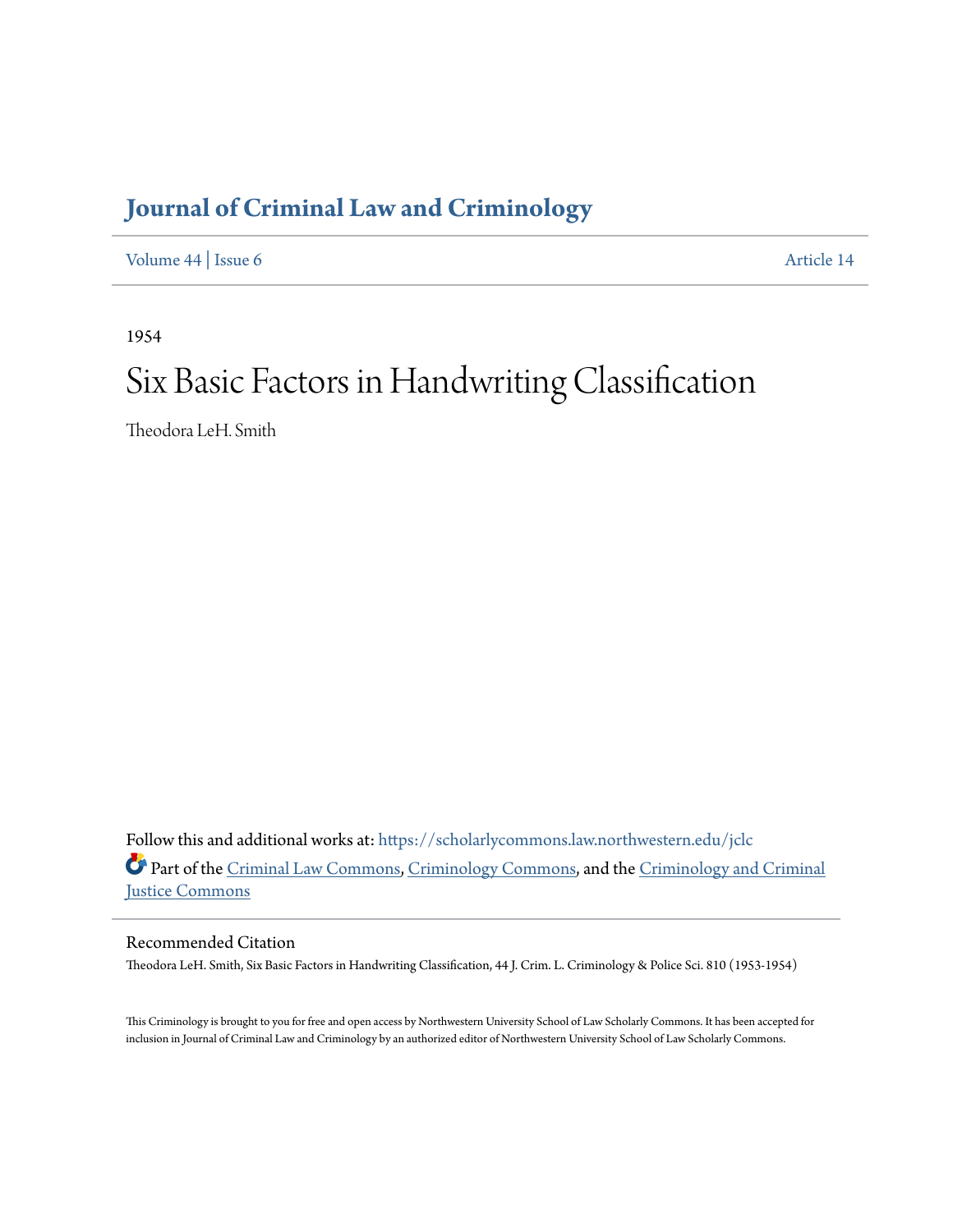#### **SIX BASIC FACTORS IN HANDWRITING CLASSIFICATION**

#### **Theodora LeH. Smith**

**Mrs. Smith's interest in handwriting began before 1925. For a time she studied under Dr. Robert Saudek in London and subsequently resumed her work with the problem of handwriting classification. This work has engaged her attentions for** the last fifteen years, and her present paper describes the six basic factors which<br>she has found useful in classifying large volumes of handwriting.--EDITOR.

Effective scientific investigation of any subject depends upon the development of a **highly** reliable and differentiating set of measures which will form the means **by** which specified aspects of the problem at hand may be formulated and checked and gradually a body of dependable information can **be** accumulated. This is true of handwriting as of any other subject. It was felt to be necessary to examine the whole field **by** achieving some sort of systematic order. The routine work required to complete a classification for handwriting has taken years, but the results of such measures are beginning to show up and may be interesting to workers who approach handwriting from many angles.

**A** classification is arrived at **by** determining, first of all, those things that **-do** not belong together. **A** process of analysis and separation has to take place, and for handwriting this was a prolonged and complicated task. Considerable experimentation showed that six major divisions, adaptable to measurement, but not necessarily always measured **by** a ruler, proved to **be** an adequate break-down of the first set of graphic factors, which together make up any writing anywhere. These factors are speed, size, slant, spacing, pressure, and form. The method of comparison was resorted to, due to the limitation of experimental conditions. To set up a series of scales of millimeter measures would so enlarge the field as to make practical work impossible.

#### **SIZE**

A small number of steps, usually from seven to ten, turned out to be sufficiently effective as divisors. Size, for instance, is measured in comparison with the Palmer Method, widely used in our public schools today. This model is called "medium" in size. Any writing which approximates this "ideal medium" is labeled Medium for the classification. Large writing is twice this size and small writing twice as small. Most school copies advise a fair medium in size, something not too cramped for the eyes of the child and not too extended for the small hand. As a matter of fact it seems to be instinctive with most writers to be moderate in this respect, and by far the larger number of writings are medium in size.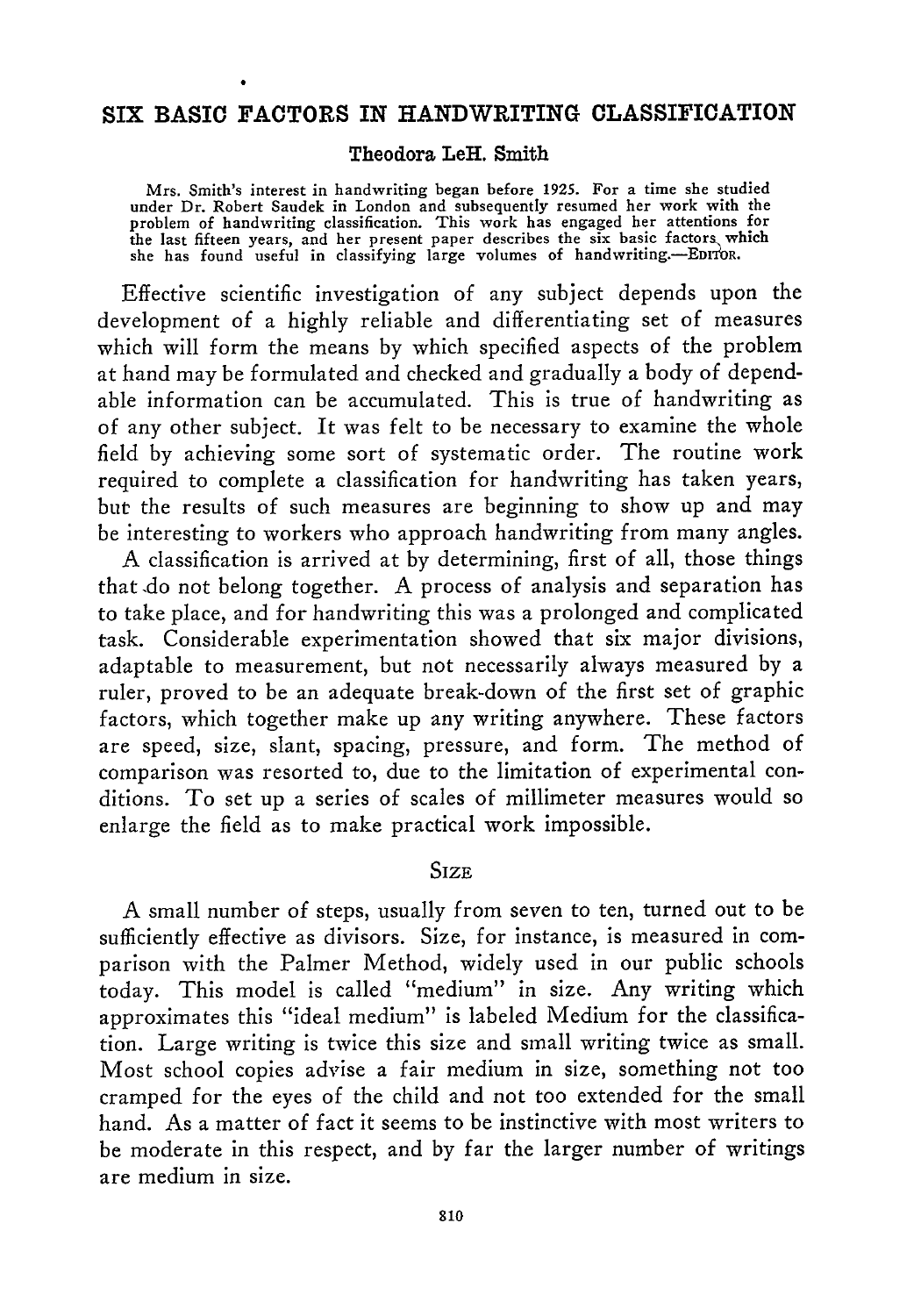At first the three-step scale of Large-Medium-Small seemed to be sufficient. But pure size proved not to be enough. There are those writers who extend their long and tall letters further up and down than the recommended proportions, i.e., twice the height of the small letters for some school models, and three times for others. It is not out of the way to find a  $t$  stem five to ten times as high as the letter *in,* for instance. This extension of size proportions sometimes starts in the first writing lesson and becomes a life habit. In order to meet up with this complication it was necessary to add three more size degrees; large with extended size ratios; medium with extended size ratios; small with the same.

If one were to take a hundred specimens of writing and sort them according to their size, leaving out of consideration for the time being, the excessively small or out-size large (which is called Huge and can be more than an inch high) these divisions would work very well. But there proved to be one more hitch. There are those writers who never seem to be satisfied or set in the matter of size, but consciously or unconsciously (or both) fluctuate from one measure to another, showing a fair sprinkling of them all. They settle for no normal size whatever. Eventually there was nothing for it but to add another degree on the size-scale and call it **All** Sizes. Here All Sizes must be represented in order to differentiate from any of the more normal size standards which may happen to fluctuate a little, more or less. If **All** Sizes are not shown an incorrect decision has been made. This all size group has now grown to be second in number and importance (after Medium) and bids fair to give us vital information not suspected up to this time. The size scale now reads:

- 1. Large
- 2. Medium (standard school copy size)
- 3. Small
- 4. Large with extended size ratios
- 5. Medium with extended long letters
- 6. Small with extended size proportions
- 7. All Sizes

Each of these divisions has taken on a character of its own. Each section can be subjected to millimeter measurements, plus the introduction of greater refinements of scaling when the need is felt. For the time being they serve adequately.

# SLANT

Five other sensible scales present themselves. The scale for slant is very simple. Slant is a matter of measuring variations from the vertical.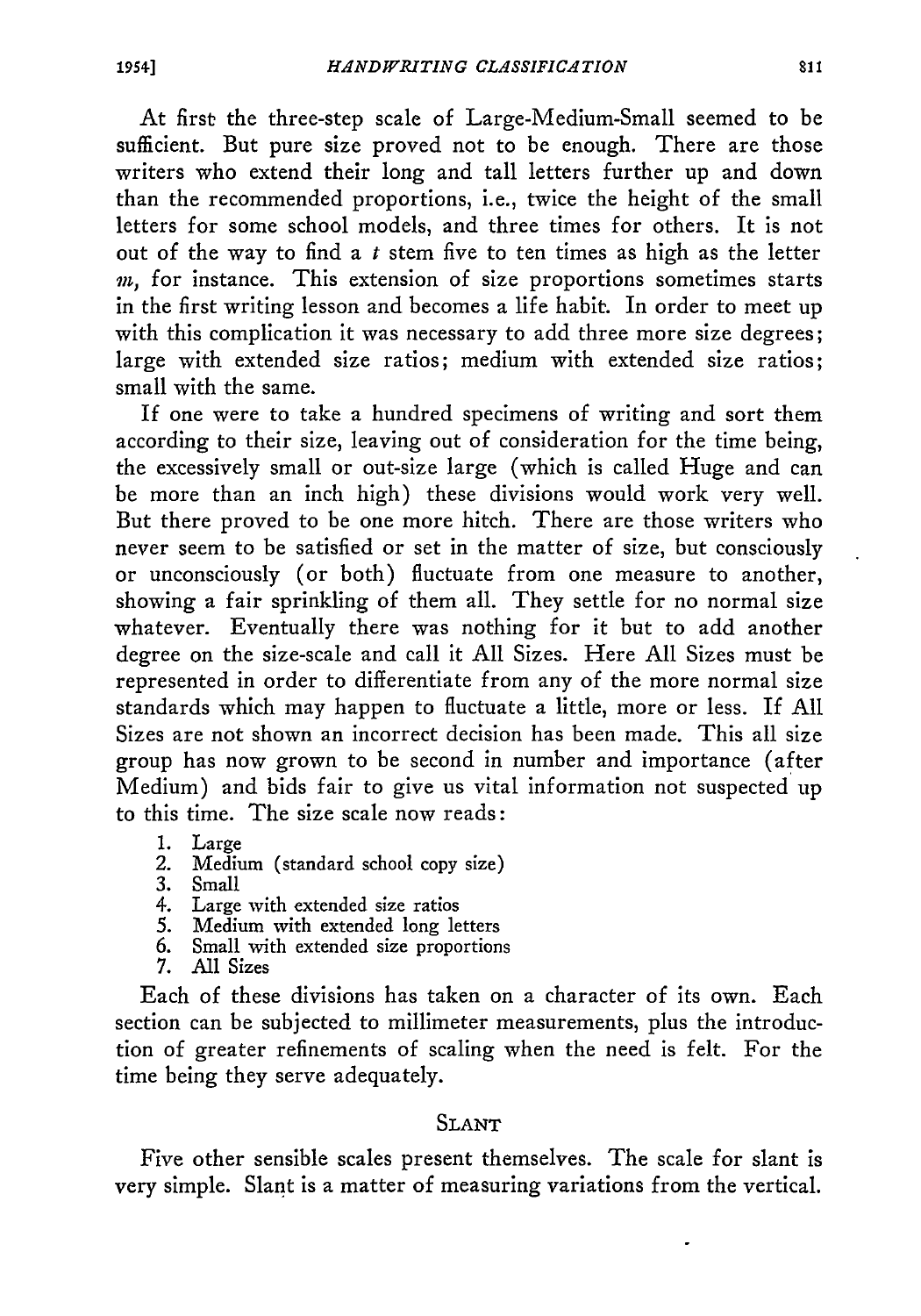There are few scripts that hold strictly to the rigid upright, and these prove to be quite special, for it takes more than the usual powers of steadiness and concentration never to waver, when writing, either slightly to the right or to the left. If wavering takes place, then we are dealing with an all-slants production, and the trick is to estimate how great the variation and in which direction the main trend reveals itself. Some writings slant backward so slightly that as a feature it is hardly obvious. Others are backhand in so pronounced and conspicuous a fashion that this particular factor dominates the whole picture. Others show both an extreme backward and forward swing. There must be a ways to tab these trends, for they may lead on to others that confirm and back them up.

# **PRESSURE**

Pressure and form are the two most difficult measures to estimate. Pressure can be arranged along a continuum extending from the lightest stroke (which is carried out consistently) to the most exaggerated dark stroke which is made with a pressure so strong as to pierce the paper now and then. There must also be subdivisions for complex combinations, such as a consistently light body-writing, with heavy word endings and t-bars. Pressures fluctuate more than any other measure. A single word offers the opportunity for full-scale differences, yet some penmanship is a marvel of even flow, showing a pressure so smoothly applied as to seem to be machine made. Anyone wishing to classify handwriting can introduce as many degrees to the scale from light to dark, as he wishes. But the experience of this researcher is that four categories for even pressure strength and four for uneven productions works out in a very satisfactory way. The problem of the pen used is ever-present in pressure decisions. But on the whole a light writer chooses a fine pen, one that fits his hand and can accomplish the delicate work he prefers, and the writer who uses a crushing force falls into the habit of using a pen which allows him to exert himself as energetically as comes naturally, without at the same time splitting the pen nibs or destroying the paper. Experience is the only teacher here.

Pressure arises out of the man instinctively. Go into a college library where fifty students are taking notes and merely *listen* to the pens or pencils tracing their way along the page. This little experiment is a valuable aid in the study of pressure, for it is obvious from the scratching noises that some youths are expending three times as much energy in this exercise than others. The paper and pen have to conform to the treatment they get, and so eventually they do.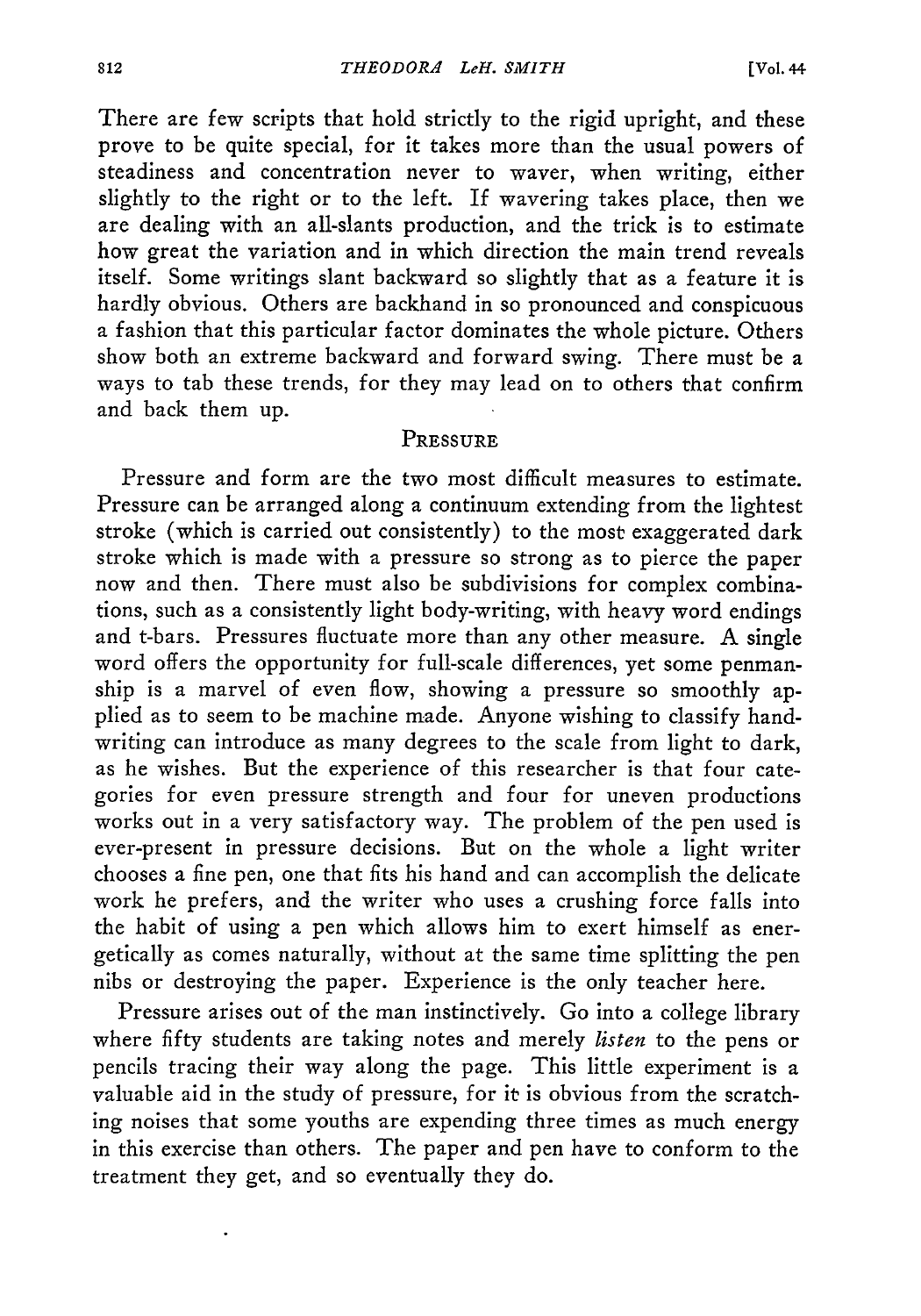#### FoRM

As pressure is an unconscious behavior, so also is form an unconscious expression. Few people can describe either of these two important aspects of their own penmanship and cannot explain why they are impelled to create as they do. Form emerges as naturally in handwriting as it does in art. The form scale took some ten years to evolve and could not be described in a short article without illustrations. But anyone used to handling handwriting will be able to construct a simple scale for form, based on the curve, or circle, the straight line or angle, the zig-zag, the wave, the up-and-over arcade or the thread. These lines are the deepest aspect of man's writing, and one he does not attempt to alter or modify. Even the forger finds it nearly impossible to eliminate from his habitual writing these idiosyncrasies of movement, in order to be left free to adapt his pen to the subtleties of some other writer. Here in pressure and form are the "life lines" which proceed from complex inner dispositions not yet identified in their true connection with the central nervous system.

We are looking now for similarities in order that all curved writing will fall together; all slow curved writing; all large, slow curved writing; all backhand, large, slow curved writing; all thick, backhand, large, slow curved writing; all well-spaced, curved, slow, large, backhand, thick writing. We are separating features, only to join them again later and to find that the interdependence of one measure upon another is as important as the particular factor itself.

#### **SPEED**

Directional trends and the speed of execution make all the difference. Speed in particular is highly significant. The speed scale is primarily divided into five gradations, again with subdivisions for variations and refinements. Speed has a greater influence than any other measure on the other factors in a code. A rapid writing, for instance, reaches down to the least stroke, modifies it, bends it to conform to the momentum and direction. It is safe to say that a formula is never truly understood until it is seen under all speed conditions, as in rapid writing, which is laid out on paper a paragraph at a time; temperate writing (expressed a sentence at a time) ; slow writing where the mind of the writer is satisfied to, or is only capable of, concentrating on one or two words at a time; or drawn writing where the single stroke or letter. impulse can be as important a unit as a paragraph. The same five factors in any formula will be modified as they appear written in these dif-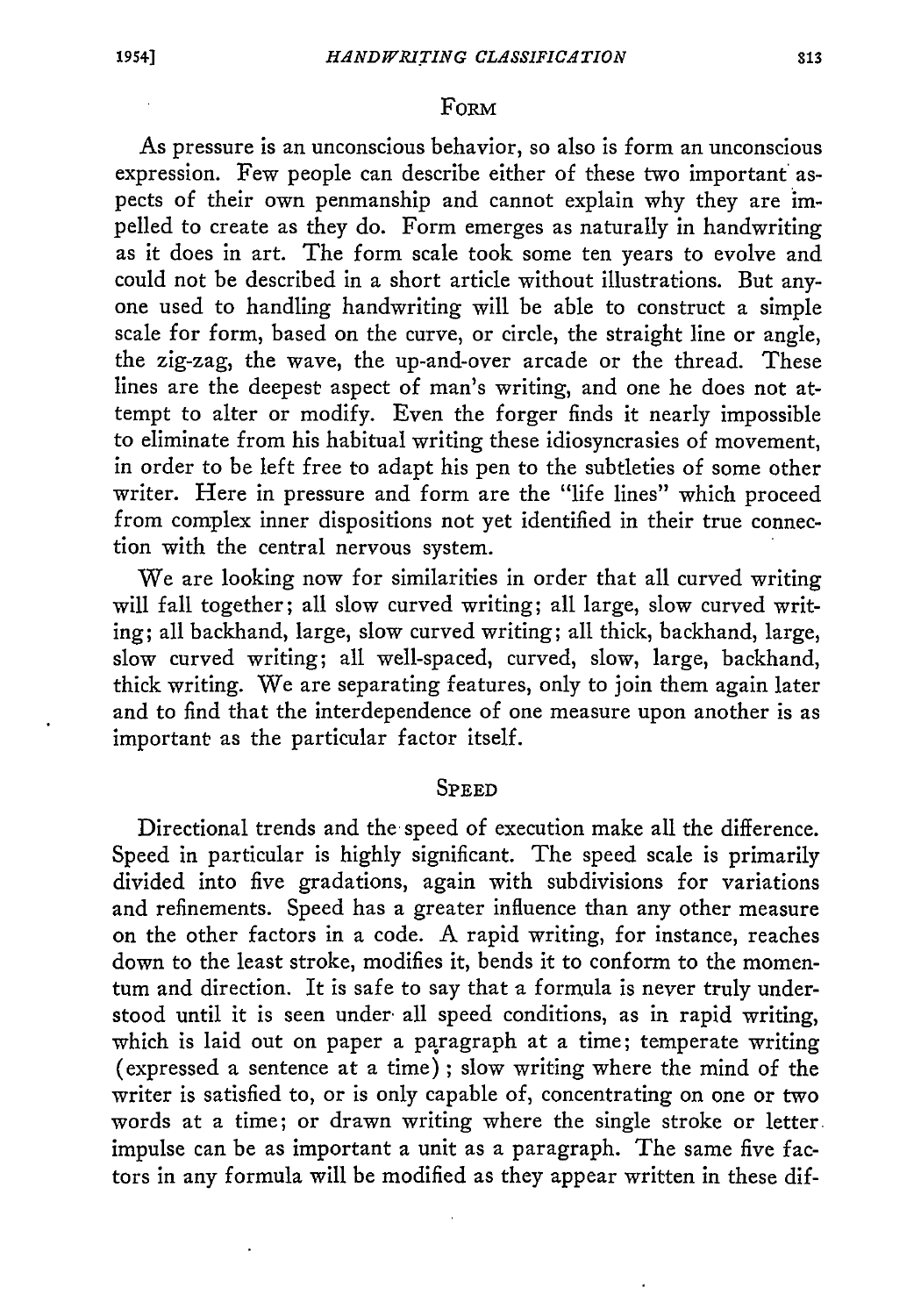ferent tempos. Each speed, in very fact, makes a new formula. Particularly is this true when haphazard and irregular speed impulses are in control. In these cases no one speed is set, as for a piece of music, but instead there are stops and starts, slow places and rushed places. No music is written to be performed in this manner, not even the most hectic jazz. A rhythm of one sort or another is counted upon to hold the selection together.

The speed scale is dominantly important and is simply: Exceptionally rapid . . rapid **. .** temperate . . slow **. .** drawn **. .** jerky.

As the present listings stand, a normal distribution curve appears for these speeds, reaching a high spot (which is a sort of plateau) between temperate and slow, the speed at which most people write.

We are subjecting a handwriting specimen to quite a thorough-going analysis. The skeleton foundation, the framework and supporting structure must be made to stand out, even though no delicate instruments have been called into use. If the single unit of measurement is not very revealing, a combination of some or all will be.

# SPACING

One way to achieve the best result is to be strictly particular about the spacing, for how a writer spaces, when he has become an adult and past the learning period, is as natural to him as the way he breathes. Nor does he vary in this subtle measure as long as he breathes.

Timing for an actor is one of the most important qualities in his art; rhythm, for the musician. Though in handwriting there is the "particular effort," for certain state occasions, the concentration of the normal writer is not great enough to remind him on the eighth page how he started to space on the first page. Fatigue sets in. Habit asserts itself. Instinct takes over. Spacing includes many different kinds of arrangements: the distance between lines, single strokes, letters, syllables, sentences, paragraphs, margins, quotes, commas, bars, etc. Spacing is largely a matter of timing, the inner feeling for space. It is the same on a post card as on a large sheet of paper. The observer must catch the "secret." Sometimes very "correct" and particularly deliberate outer spacial arrangement stands in contrast to inner spacing so confused that illegibility is the result, or vice versa. Distance between lines turns out to be a good guide. It is, however, impossible to explain space measurements in so limited an article. Where the original simple space scale is inadequate, the second section of measures has to take care of the exceptions, peculiarities and abnormalities.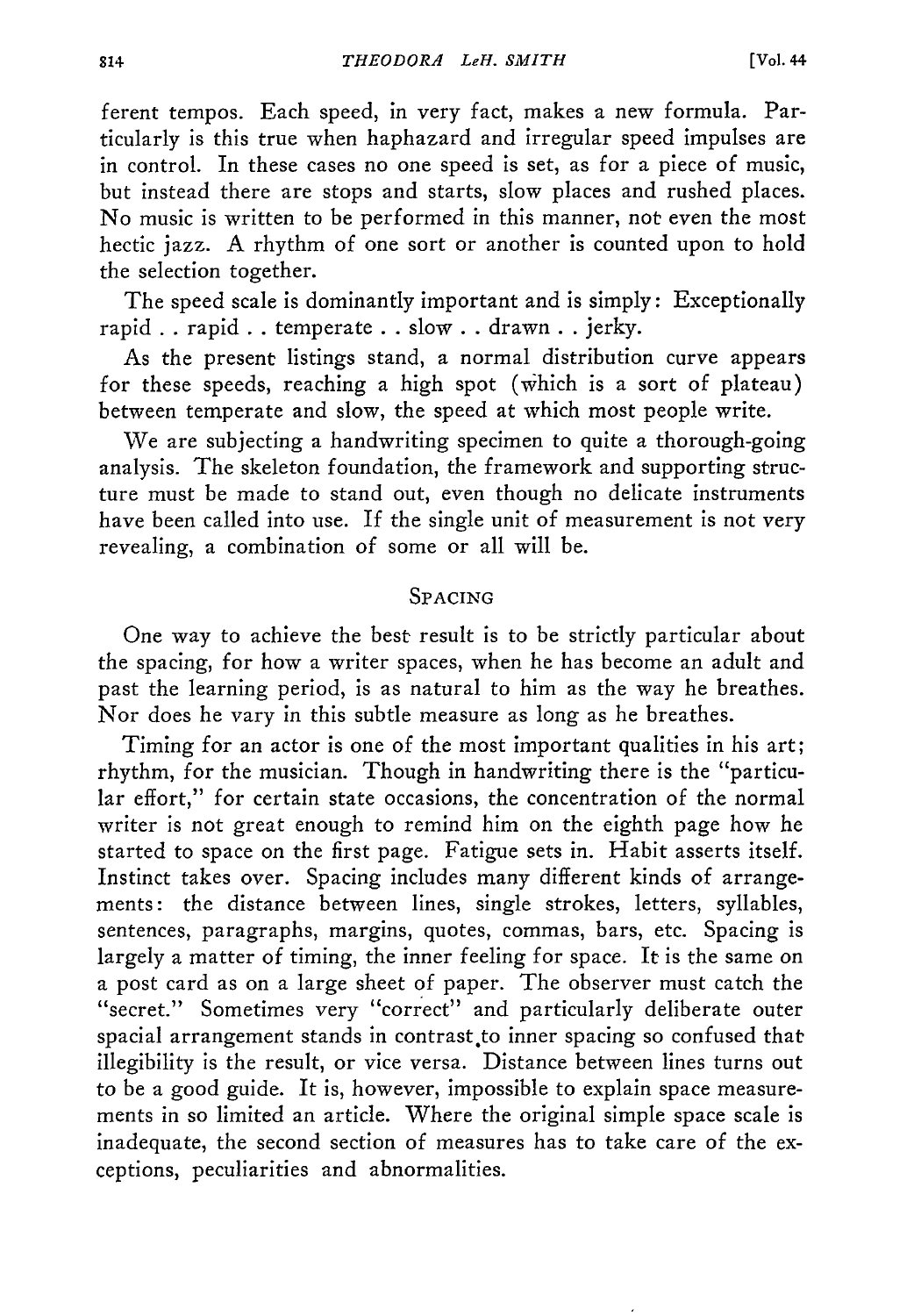The six basic measures which must be made for every writing in order to classify it, are as follows. This list is a simplified but systematic arrangement in classes, based on a definite scheme of natural relationships. It should enable even the inexperienced observer to apply the principles to any pile of writings he may wish to sort in proper order.

## CARDINAL OR INNATE FACTORS

#### *1. Pressure*

- a. Four categories of pressure strength-all even
- b. Four categories of pressures-all uneven
- *2. Form*
	- a. Ten simple forms
	- b. Four variations of simple forms
	- c. Three form-combinations

#### DEVELOPED FACTORS

# *3. Speed*

- a. Excessively rapid
- b. Rapid
- c. Temperate
- d. Slow
- e. Drawn
- f. jerky (containing elements of both speed and slowness-four degrees of this measure)
- *4. Spacing*
	- a. Perfect (too good to be true)<br>b. Good (nothing touching an
	- (nothing touching anywhere)
	- c. Fair (most common measure-four degrees)
	- d. Poor  $($ four degrees of this measure)<br>e. Bad  $($  four degrees)
	- (four degrees)

# **SURFACE** FACTORS

- *5. Size*
	- a. Large
	- b. Medium (standard school copy size)
	- c. Small
	- d. Large ...... with extended long letters
	- e. Medium ...... with extended size-ratios
	- f. Small ...... with extended size proportions
	- g. All Sizes
- *6. Slant*
	- a. Forward (tipping to the right as in school copy)
	- b. Backvard (tipping to the left, opposed to school recommendation)
	- c. Upright (uncompromisingly perpendicular. Rare even in Manuscript print writing)
	- d. All Slants (writing tips one way and then another-Four degrees of this measure)